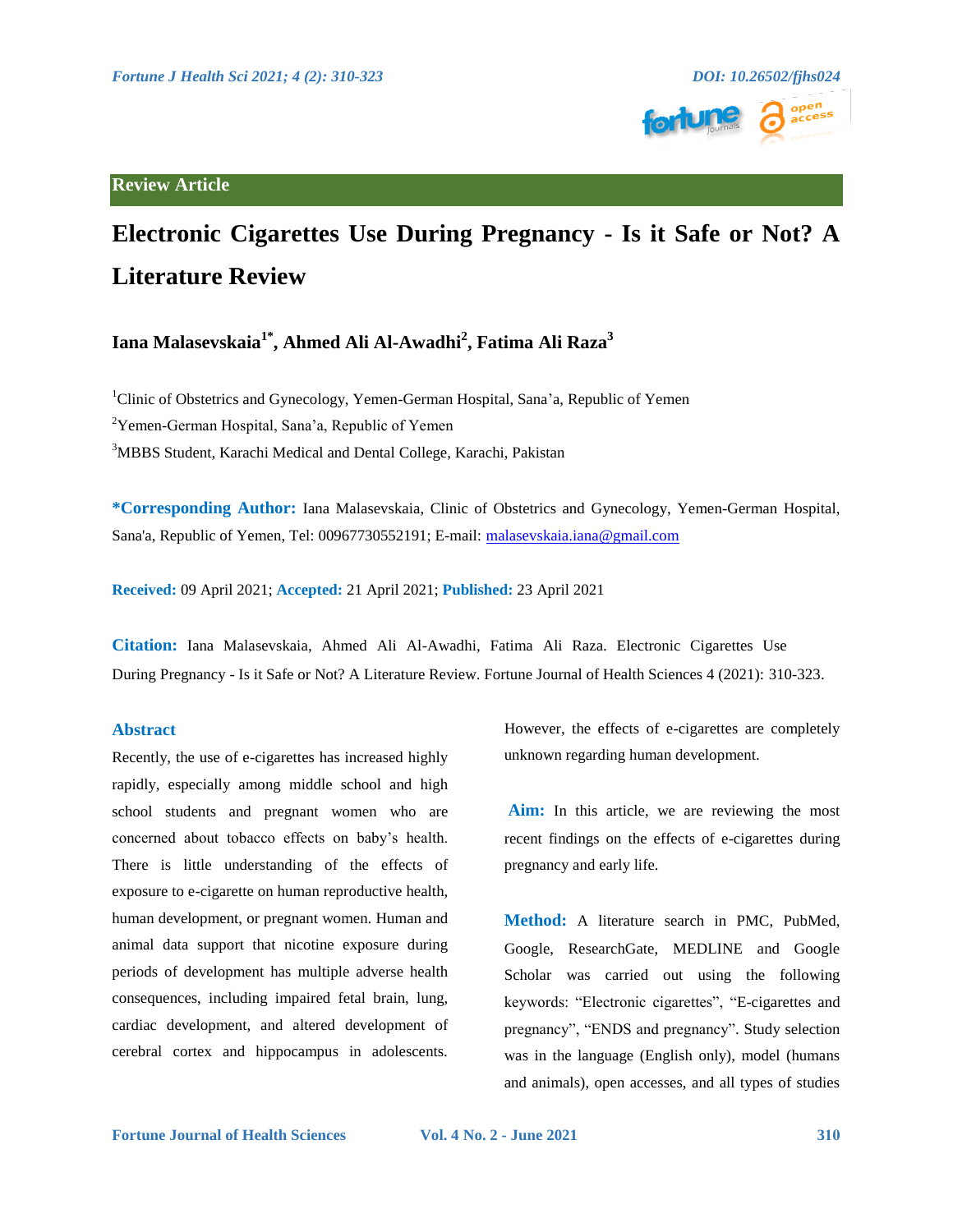were included as long as they were relevant to our study.

**Limitation of study:** While we were collecting the information for this review, there were some limitations. Our data was primarily obtained from articles with free full access and written in English language only. This review article is a traditional review and, therefore, does not follow the Standard Preferred Reporting Items for Systematic Reviews and Meta-Analyses (PRISMA) guidelines for systematic reviews.

**Keywords:** E-cigarettes; Electronic cigarettes; Nicotine; ENDS; E-cigarettes in pregnancy; Ecigarettes effects on intrauterine fetus

#### **Introduction & Backgrounds**

Due to the high demand to quit cigarette smoking during pregnancy and the potential efficacy of ecigarettes as a smoking cessation device, pregnant women may be particularly interested in using ecigarettes to stop or reduce cigarette smoking [1].

Electronic cigarettes (E-cigarettes) are called "ecigs", "vape pens", "vapes", "e-hookahs" and "electronic nicotine delivery systems (ENDS)". Ecigarettes look like regular cigarettes, cigars, pipes, USB flash drives, pens, and other like everyday items [2]. E-cigarettes were invented by Chinese pharmacist Hon Lik in 2003 and subsequently became available globally, entering the European (EU) and American (US) markets in 2006 and 2007, respectively [3]. The Food and Drug Administration (FDA) has not begun its review of e-cigarette and their ingredients, nor has it issued any standards on the products or E-cigarette composition [4]. However, researchers do know that toxic chemicals and metals have all been found in e-cigarettes. Bellow in Table 1, are noted and described the most common chemicals detected in electronic nicotine delivery systems:

| Nicotine            | A highly addictive substance.                                                                |  |  |
|---------------------|----------------------------------------------------------------------------------------------|--|--|
| Propylene glycol    | An additive in food; also used to make things like antifreeze, paint solvent, and artificial |  |  |
|                     | smoke in fog machines.                                                                       |  |  |
| Acetaldehyde<br>and | Carcinogens-chemicals are known to cause cancer.                                             |  |  |
| formaldehyde        |                                                                                              |  |  |
| Acrolein            | An herbicide used to kill weeds and can cause irreversible lung damage.                      |  |  |
| Diacetyl            | A chemical that can cause a lung disease called bronchiolitis obliterans, aka "popcorn"      |  |  |
|                     | lung".                                                                                       |  |  |
| Diethylene glycol   | A toxic chemical used in antifreeze and is linked to lung disease.                           |  |  |
| Nickel, tin, lead   | Heavy metals                                                                                 |  |  |
| Cadmium             | A toxic metal found in cigarettes that causes breathing problems and disease.                |  |  |
| Benzene             | A volatile organic compound (VOC) was found in car exhaust.                                  |  |  |
| Ultrafine particles | They can be inhaled deeply into the lungs and cause lung problems.                           |  |  |

**Table 1:** The most common toxic chemicals found in electronic cigarettes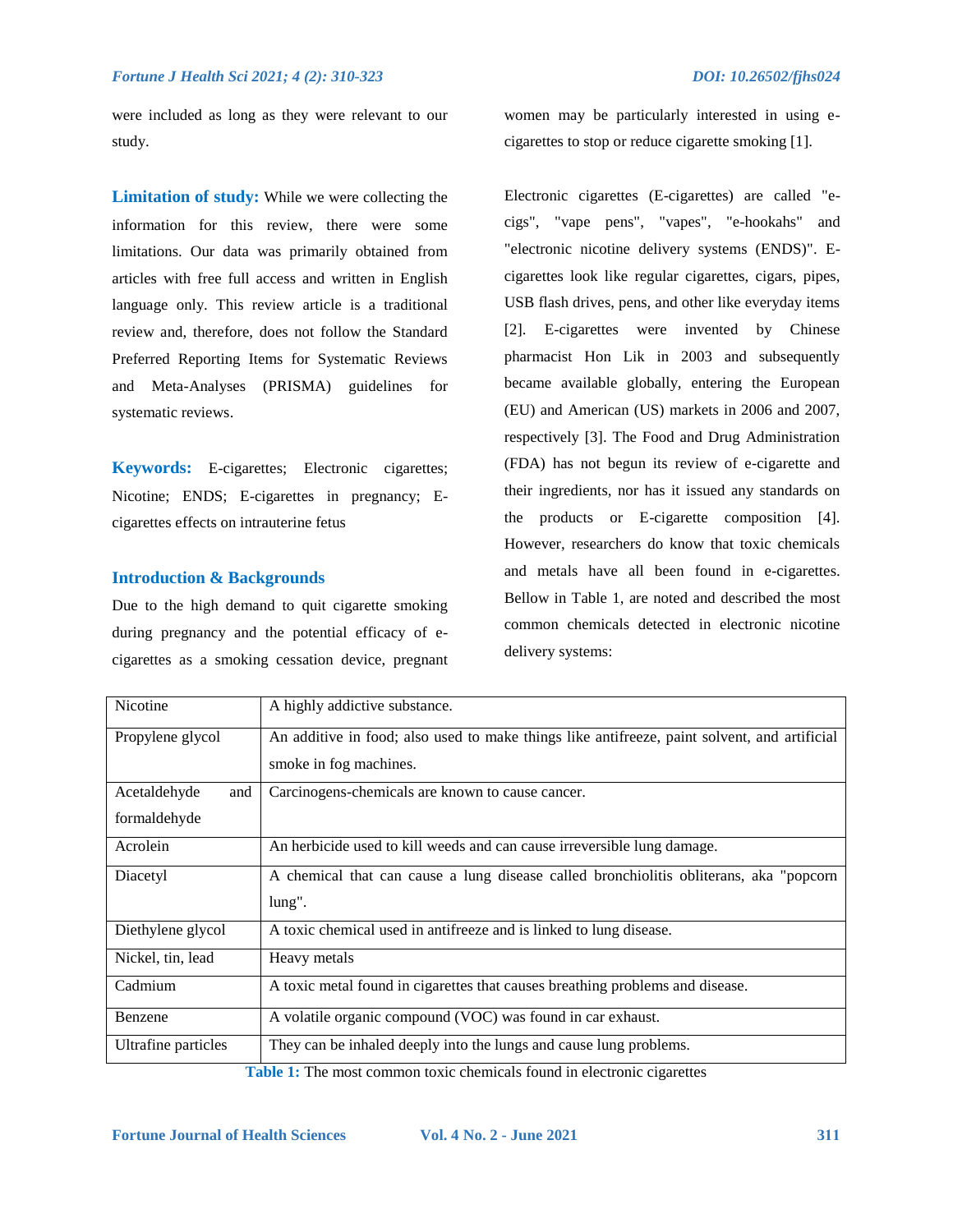Whilst, some E-cigarettes/E-liquids do not contain Nicotine, the majority do, and the nicotine contents of e-cigarettes are variable. The Nicotine content on the label of some products is qualitative (e.g., zero, low, medium, high, super high) or quantitative on others [5]. Intrauterine babies will be exposed to Nicotine which has been shown to have a negative impact on neurobehavior. Nicotine negatively affects the central nervous system (CNS), with the deficits reflecting the biological and behavioral systems [6]. Prenatal nicotine exposure is associated with subtle changes in learning and behavior problems and morbidity from cognitive difficulties, ADHD, conduct disorders, behavioral problems, depression future in their life [6]. Exposure to Nicotine has been associated with attention deficit hyperactivity disorder (ADHD) later in childhood [6]. Nicotine easily crosses the placental barrier, detected in the fetal circulation and amniotic fluid. This transfer is rapid, with peak concentrations in the fetus after 15- 30 minutes [7].

Propylene glycol, a chemical which is found in Ecigarettes, is unsafe for infants and pregnant women as it's harder for them to break down the ingredient. Cardiovascular issues and heart disease symptoms have been commonly associated with propylene glycol exposure [8].

Formaldehyde, one of the components found in Ecigarettes, recently classified as a carcinogen and ubiquitous environmental contaminant, has been suspected of causing adverse reproductive and developmental effects. A meta-analysis revealed an increased risk of spontaneous abortion [9]. Potential

mechanisms underlying formaldehyde-induced reproductive and developmental toxicities, including chromosome and DNA damage (genotoxicity), oxidative stress, altered level and function of enzymes, hormones and proteins, apoptosis, toxicogenomic and epigenomic effects (such as DNA methylation), were identified [9].

Prenatal exposure to high doses of acrolein significantly reduced fetal weight and testicular volume and testicular testosterone production capacity due to oxidative stress damage, which may contribute to the impairment of steroidogenesis [10].

Additionally, E-cigarettes contain heavy metals like lead, nickel, and tin. Maternal and fetal nickel exposure is possibly associated with the risk for heart defect [11]. Prenatal lead exposure has been known to negatively affect maternal health and infant outcomes across a wide range of maternal blood lead levels. It has been associated with gestational hypertension, spontaneous abortion, low birth weight, and impaired neurodevelopment [12]. Kippler et al. found significant inverse associations between maternal Cadmium exposure and birth anthropometry, especially head circumference and birth weight in girls, but no associations in boys [13]. Cadmium exposure during pregnancy results in a combination of factors, which will cause changes in the Zink availability that will eventually affect the mother and the embryo/fetus or the newborn to a greater or lesser extent [14]. Maternal exposure to Cadmium seems to increase the risk of early delivery, leading to lower birth weight [15].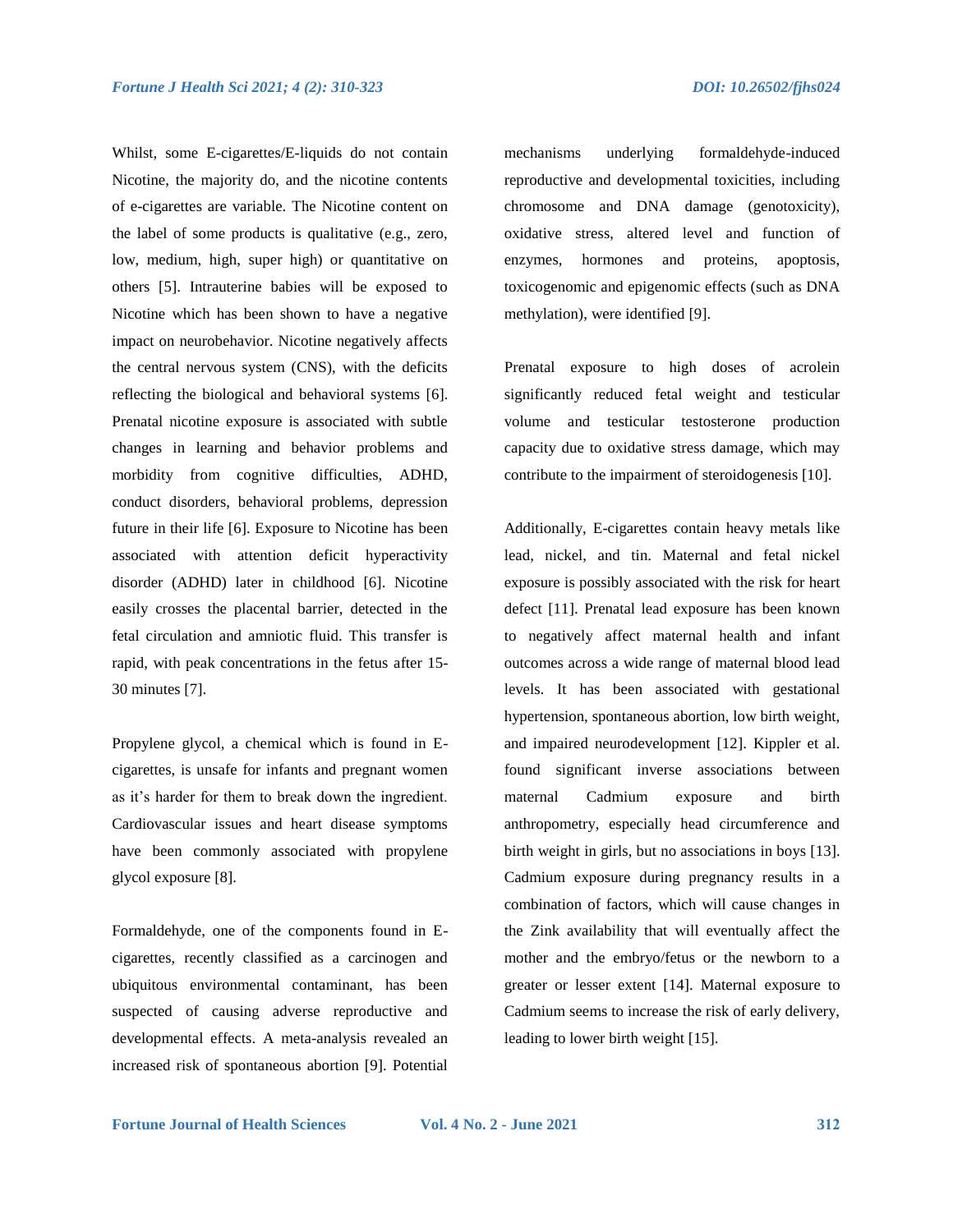"High exposure to benzene during pregnancy is associated with low birth weight, an increased risk of childhood leukemia, and a greater incidence of congenital disabilities such as spina bifida," said Caron-Beaudoin [16]. In Figure 1 are presented the most common chemicals used in electronic cigarettes.



**Figure 1:** The most common chemical components of E-cigarettes

In utero Ultrafine particles (UFP) exposure promotes placental stress through inflammation and oxidative stress, and programs renin-angiotensin system-related elements result in altered blood pressure in the offspring. Exposure to UFP during fetal development could influence susceptibility to cardiovascular disease in adulthood [17].

The present study aims to revise the current studies and literature to identify the effects of e-cigarettes on pregnancy and intrauterine babies.

#### **Review and Discussion**

Studies reveal that e-cigarette use is increasing among adolescents and young adults. However, the long-term health effects are unknown, especially with regards to pregnancy [18].

#### **E-cigarettes and human studies**

A cross-sectional analysis of the 2016 Pregnancy Risk Assessment Monitoring System used data on self-reported use of ENDS and cigarettes during the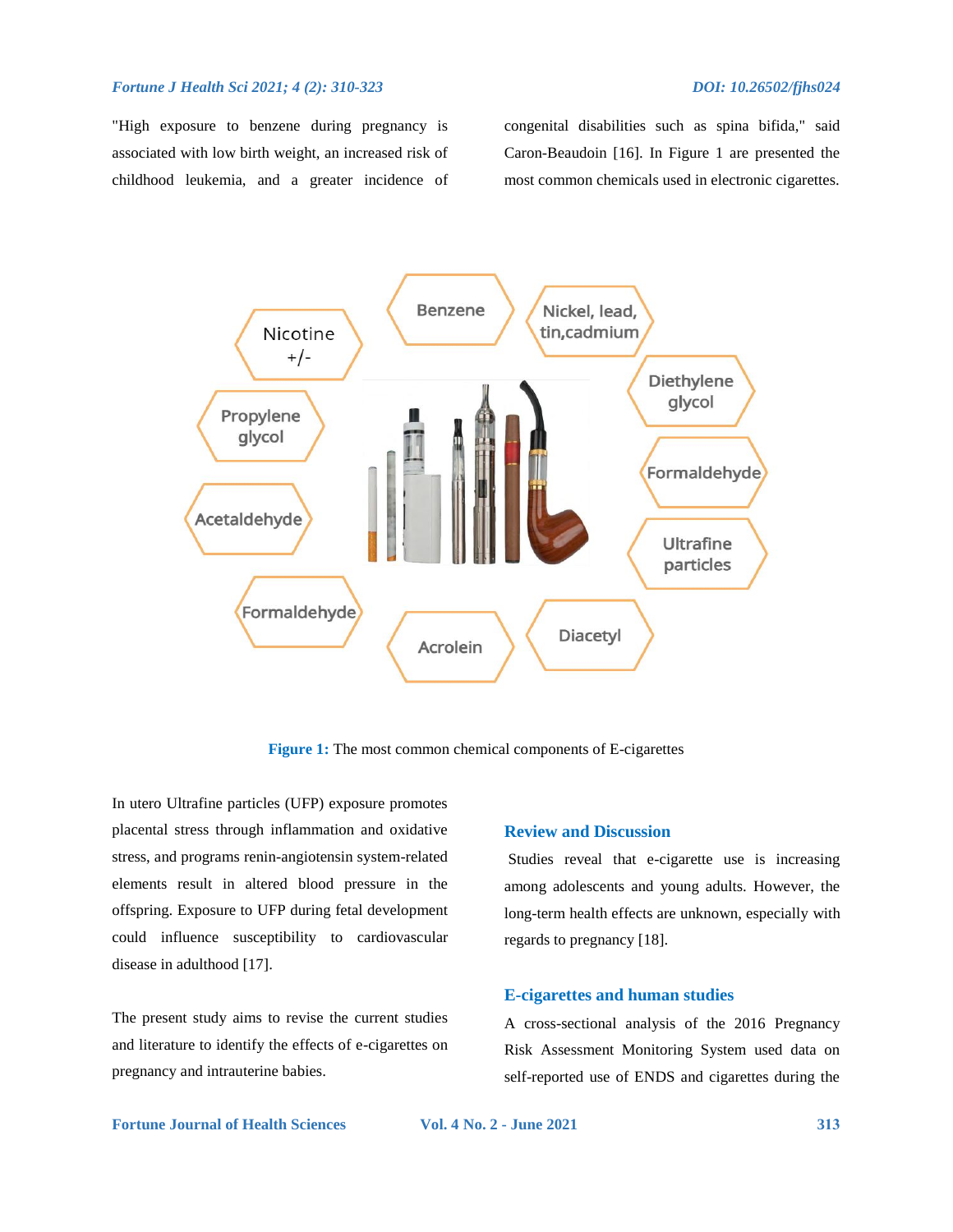last three months of pregnancy among 33,964 women from 29 states and New York City [19]. The prevalence of prenatal ENDS use was 1.2%, varying from 0.6% to 1.8% in New York City and 4.4% to 22.7% in West Virginia. White women used ENDS more likely than black women. Women with education were also less likely to use ENDS. Those who used cigarettes during pregnancy were 11.05 times more likely to use ENDS prenatally [19].

Additionally, Cardenas et al. conducted a cohort study with 248 pregnant women using questionnaire data and biomarkers (salivary cotinine, exhaled carbon monoxide, and hair nicotine). They evaluated the association between birth weight and small-forgestational-age (SGA) risk by applying multivariate linear and log-binomial regression to reproductive outcome data for 232 participants [20]. The prevalence of current ENDS use among pregnant women was 6.8% (95% CI: 4.4-10.2%), SGA risk ratios for ENDS users were 6.5-8.5 times that of the unexposed [20].

Froggatt et al. assessed the neurological outcome as a result of E-cigarette exposure. Eighty-three infants were involved in the study, exposed prenatally to cigarettes or E-cigarettes or not exposed to either [21]. Differences for birth outcomes were assessed between these three groups and scored on the Neonatal Behavioral Assessment Scale (NBAS) at

one month of age. The cigarette and E-cigarette exposed infants showed a greater number of abnormal reflexes ( $p=0.001$ ;  $p=0.002$ ), decreased motor maturity ( $p=0.036$ ) abilities, and marginally decreased for self-regulation  $(p=0.057)$  on Ecigarettes exposed infants [21]. However, birth weight and head circumference did not differ for ecigarette exposed infants than infants who were not prenatally exposed to nicotine [21].

Kim and Oancea examined the effects of prenatal Ecigarettes use on neonatal birth outcomes compared to conventional cigarette smokers and complete tobacco abstainers. Data of 55,251 pregnant women were analyzed [22]. Participants were classified into three groups based on their smoking behaviors in the third trimester: complete tobacco abstinence, exclusive conventional cigarette smoking, or exclusive E-cigarettes use [22]. Neonates of Ecigarettes users were significantly more likely to be small-for-gestational-age (SGA) (OR 1.76; 95% CI 1.04, 2.96), have low birth weight (LBW) (OR 1.53; 95% CI 1.06, 2.22), or be born preterm (OR 1.86; 95% CI 1.11, 3.12) compared to tobacco abstainers. However, odds of E-cigarettes users' pregnancies resulting in SGA, LBW, or preterm birth were not significantly lower than those of conventional cigarette smokers [22]. The Figure 2, summarize in short, the negative effects of electronic cigarettes on intrauterine babies.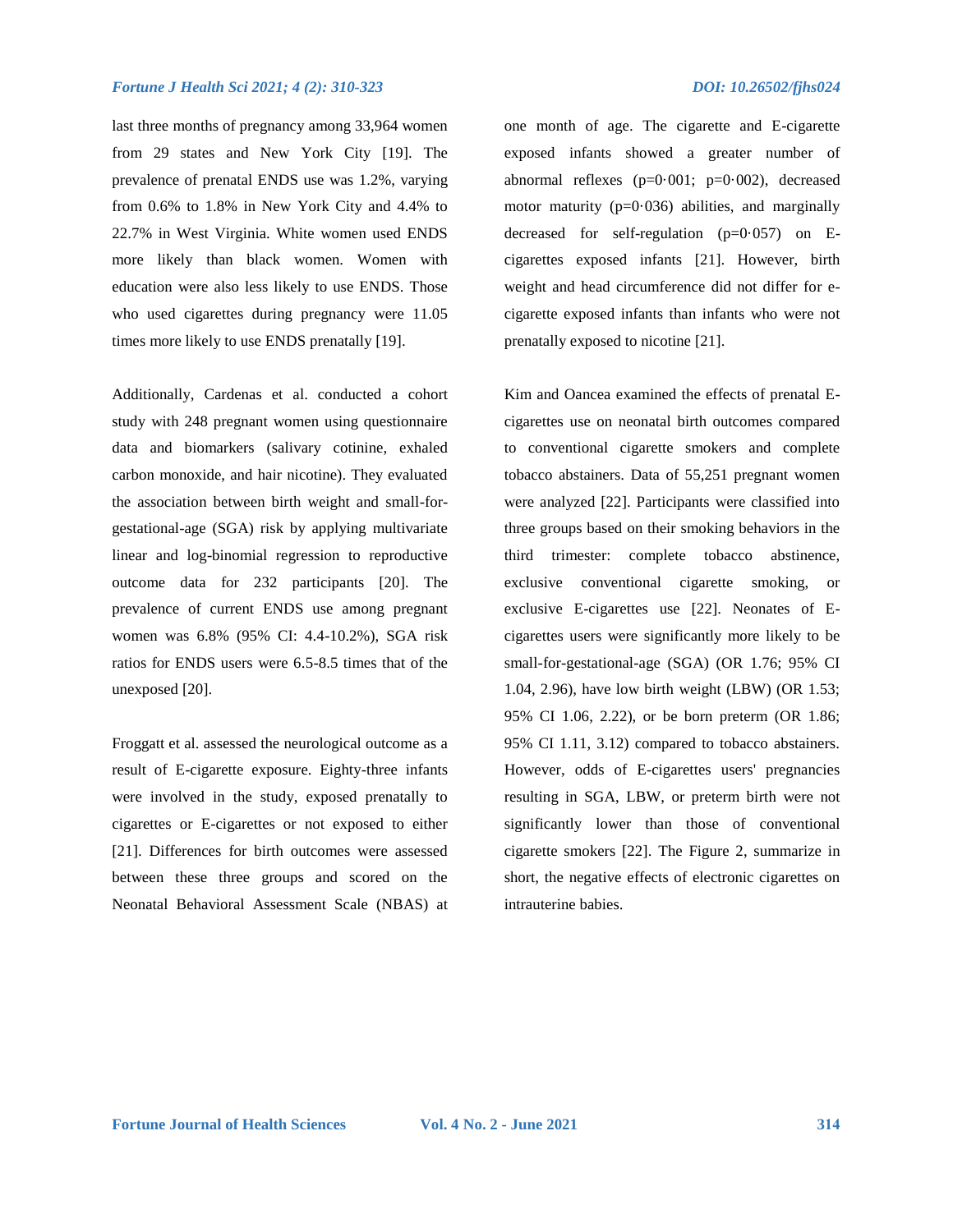

**Figure 2:** Health hazards due to use of E-cigarettes during pregnancy. CNS- central nervous system, CVcardiovascular system

#### **E-cigarettes and animal studies**

Lauterstein et al. tested the hypothesis of neurotoxicity of nicotine component of E-cigarettes on pregnant mice. Pregnant C57BL/6 mice were exposed daily to whole-body inhalation throughout gestation to aerosols produced from E-cigarettes either with nicotine or without nicotine. Additionally, following birth, pups and dams were exposed together to E-cigarette aerosols throughout lactation beginning at postnatal day four-six and using the

same exposure conditions [23]. Female offspring exposed to E-cigarettes with or without nicotine and male offspring exposed to E-cigarettes without nicotine all showed neurological disease and psychiatric disorders, including decreases in memory, cognition, and learning [23]. They concluded that early life exposure to non-nicotine-containing aerosols produces greater frontal cortex gene expression changes; it is likely that one or more of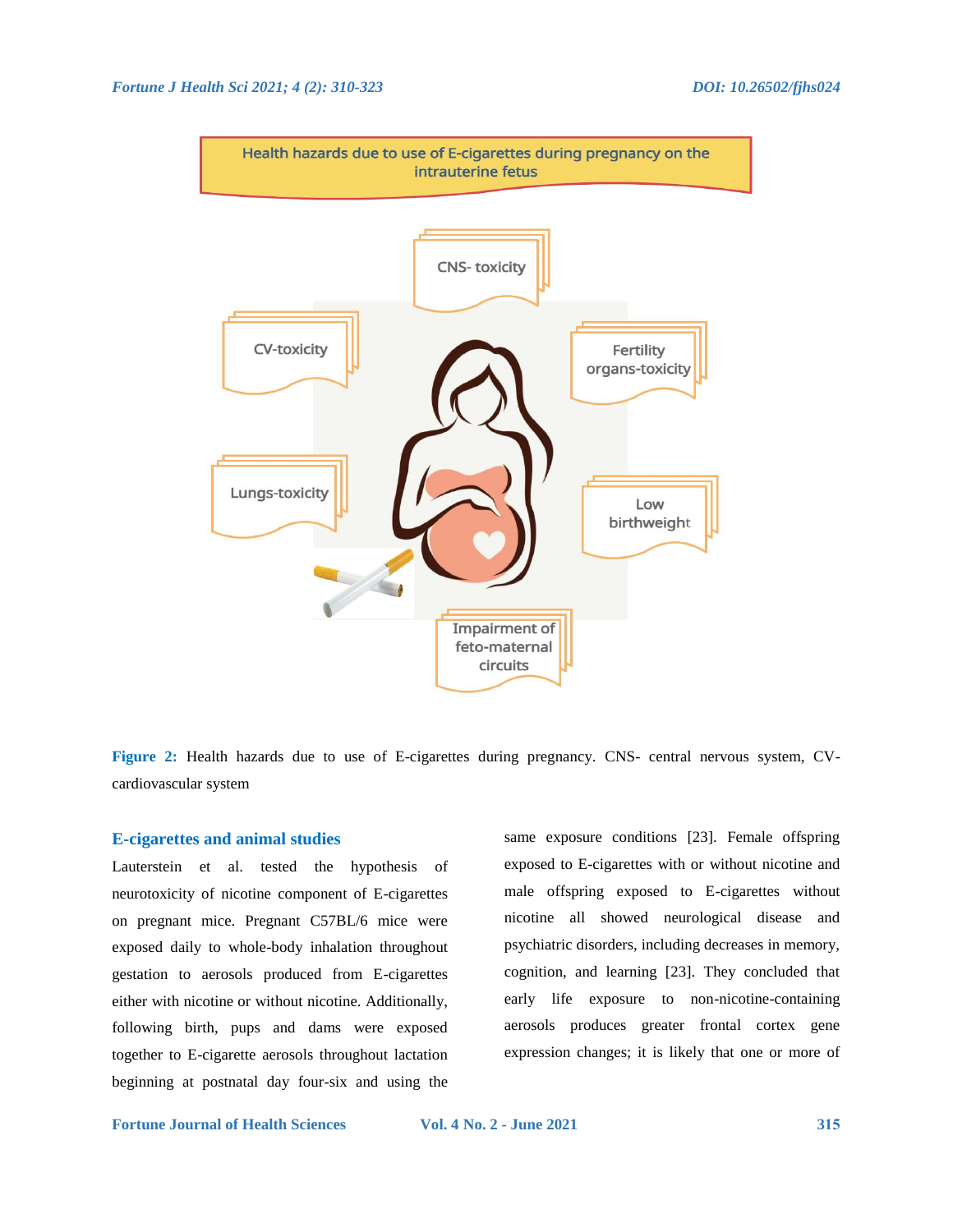the aforementioned E-cigarette constituents, besides nicotine, could be driving the observed effects [23].

Additionally, Church et al. investigated the neurodevelopmental consequences of maternal Ecigarette use on adult offspring behavior and neuroimmune outcomes [24]. Twenty-seven pregnant female CD-1 mice were randomly assigned to one of three treatment groups and exposed daily to either filtered air, propylene glycol (PG), and vegetable glycerol (VG) or to PG/VG with nicotine. Wholebody exposures were carried out for three hours/day, seven days/week, from gestational day (GD) 0.5 until GD 17.5 [24]. Adult male and female offspring (eight weeks old) were assessed, and the nicotine-exposed group exhibited elevated locomotor activity in the elevated plus-maze and altered stress-coping strategies in the forced swim task [24]. However, male and female offspring exposed to PG/VG with and without nicotine had lower object discrimination. Maternal E-cigarette exposure with nicotine showed a reduction in interleukin (IL)-4 and interferongamma (IFNγ) in the diencephalon and a low level of hippocampal IFNγ (females only). E-cigarette exposure without nicotine revealed a 2-fold increase of IL-6 in the cerebellum [24].

Al-Sawalha et al. examined the effect of E-cigarettes aerosol exposure during gestation and lactation on learning and memory of adult male offspring rats [25]. Rats were exposed to either fresh air or Ecigarettes' aerosol for one hour daily during the gestational period as well as the first 21 days of lactation [25]. Exposure to E-cigarettes aerosol during gestation/lactation increased activity of superoxide dismutase in the hippocampus impairing long-term memory in adult offspring. However, brain-derived neurotrophic factor and the other tested oxidative stress biomarkers were not affected (p>0.05) [25].

Wetendorf et al. examined whether e-cigarette exposure impairs implantation and offspring health on C57BL/6J mice, exposing them five times a week to E-cigarette vapor or sham [26]. After four months, a significant delay in the onset of the first litter was observed [26]. Additionally, a significantly impaired embryo implantation, at day 5.5, despite high levels of progesterone was also observed [26]. A significant change in the integrin, chemokine, and JAK signaling pathways were detected. Moreover, female offspring exposed in utero to E-cigarettes exhibited a significantly low weight, whereas males exhibited a slight deficiency in fertility [26].

Noël et al. assessed whether in utero exposures to ecigarettes aerosols compromised lung development in mice. A third-generation E-cigarettes device was used to expose pregnant BALB/c mice by inhalation of nicotine cinnamon-flavored E-cigarette's aerosols for 14-31 days, and control mice were exposed to filtered air [27]. Both preconception and prenatal exposures to E-cigarette's aerosols significantly decreased the offspring's birth weight and body length. Altered fetal lung structure and dysregulating of the Wingless-related integration site (Wnt) signaling, which is essential to lung organogenesis, also was detected [27].

Wang et al. evaluated the biochemical and molecular implications of maternal exposure during pregnancy to E-cigarette aerosols on the adult offspring of both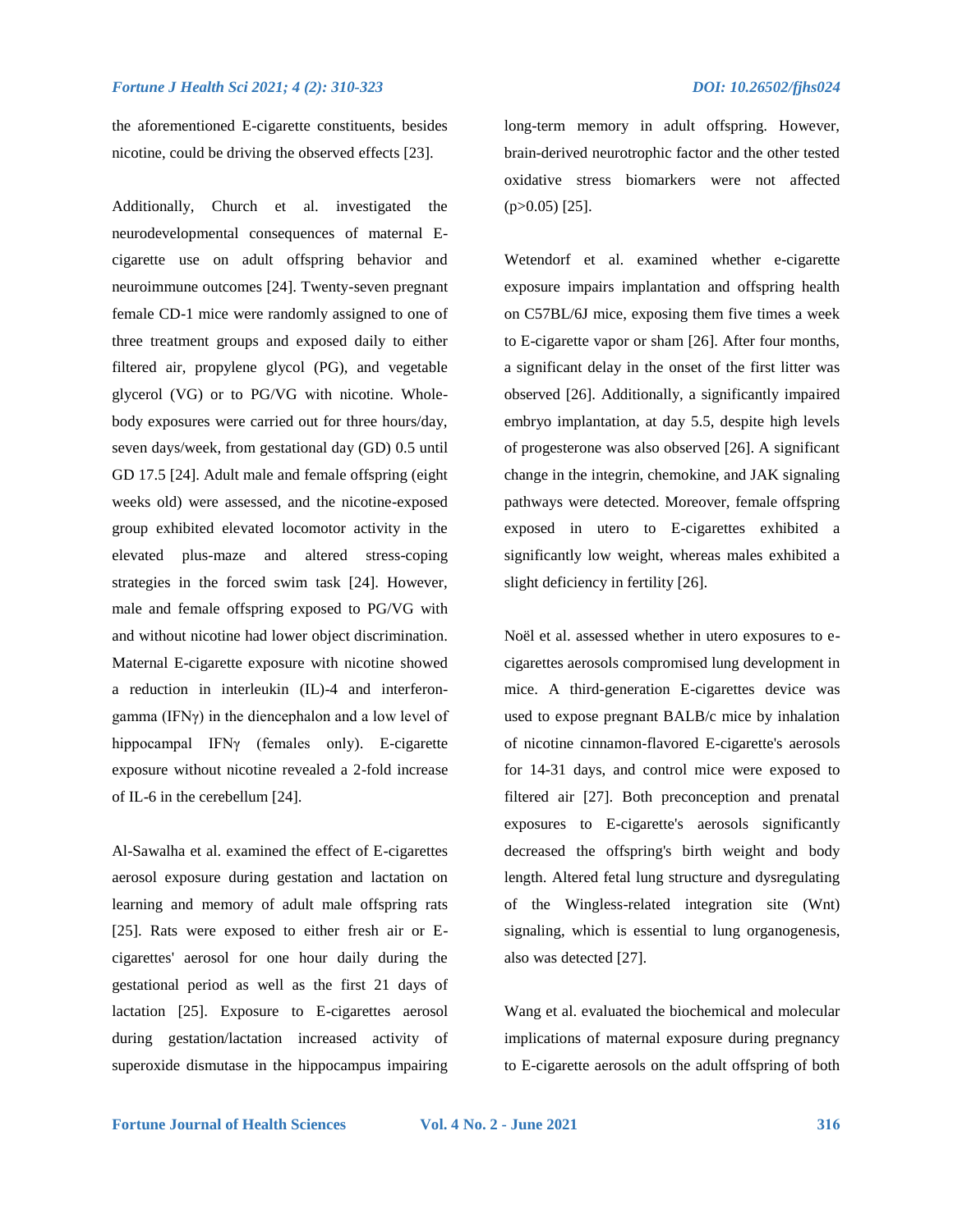#### *Fortune J Health Sci 2021; 4 (2): 310-323 DOI: 10.26502/fjhs024*

sexes, with a focus on pulmonary extracellular-matrix (ECM) remodeling and myogenesis [28]. Pregnant CD-1 mice were exposed to E-cigarette aerosols with or without nicotine during pregnancy, and the lungs of adult male and female offspring were collected and examined [28]. Compared with the air-exposed control group, female mice exposed to E-cigarette's aerosols, with or without nicotine, demonstrated increased lung protein abundance of LEF-1 (lymphoid enhancer-binding factor 1), fibronectin, and E-cadherin, whereas altered E-cadherin and PPARγ (peroxisome proliferator-activated receptor γ) levels were observed only in males exposed to ecigarette's aerosols with nicotine [28]. Lipogenic and myogenic messenger ribonucleic acid (mRNAs) were dysregulated in adult offspring in a sex-dependent manner [28]. PAI-1 (plasminogen activator inhibitor-1) was significantly increased in females and males exposed prenatally to e-cigarette aerosols with nicotine, while MMP9 (matrix metalloproteinase 9) was downregulated in both sexes exposed to ecigarette's aerosols with nicotine. These findings suggest that vaping during pregnancy is unsafe and increases the risk for later-life interstitial lung diseases [28].

McGrath-Morrow et al. investigated the effects of Ecigarette emissions on systemic cotinine levels, weight, and postnatal lung growth in neonatal mice. Neonatal mice were exposed the first ten days of life to E-cigarettes containing either 1.8% nicotine in propylene glycol (PG) or PG alone. The result showed that mice exposed to nicotine/PG had a 13.3% decrease in total body weight, modestly impaired lung growth, and elevated plasma cotinine compared to room air controls [29].

Palpant et al. investigated the impact of standard tobacco cigarettes and E-cigarettes on heart development in vitro and in vivo. Zebrafish and human embryonic stem cells (hESCs) were used as a model for in vivo and in vitro experiment [30]. Exposure to both types of cigarettes resulted in broad, dose-dependent heart malformation, pericardial edema, and reduced heart function. Both types of cigarettes decreased the expression of cardiac transcription factors in cardiac progenitor cells, suggesting a persistent delay in differentiation [30]. In definitive human cardiomyocytes, both Ecigarette- and tobacco cigarette-treated samples showed reduced expression of sarcomeric genes such as ventricular myosin light chain-2 (MLC2v) and myosin light polypeptide 6 (MYL6) [30].

Orzabal et al. evaluated the effects of vaping Ecigarettes during gestation on offspring growth and maternal and fetal vascular hemodynamics [31]. Sprague-Dawley dams were assigned to Pair-Fed Control, Pair-Fed Juice, or Juice  $+$  Nicotine groups and then underwent either a prenatal or prenatal + postnatal exposure paradigm in a custom-engineered vaping system [31]. The Juice+ Nicotine group exhibited significantly decreased fetal weight and crown-rump length. Pre- and postnatal exposure to Juice+ Nicotine resulted in decreased pup weight and crown-rump length. Blood flow in the Juice+ Nicotine group was decreased in the maternal uterine and fetal umbilical circuits by 49.50% and 65.33%, respectively [31]. Bellow in the Table 2 are summarized all available data about E-cigarettes and its health hazard during pregnancy and intrauterine fetus.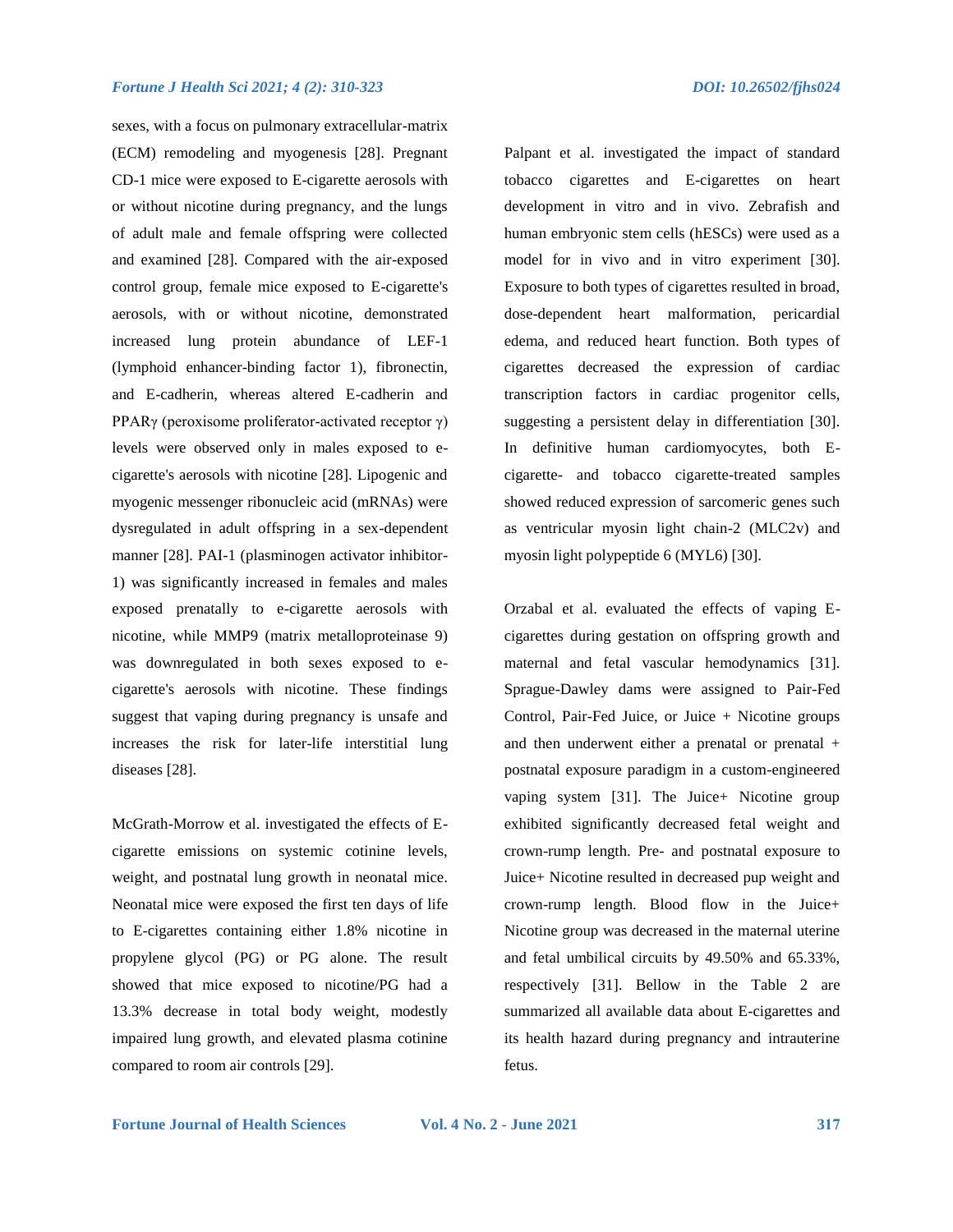| <b>Author</b>           | Year<br>of  | Human/Animal | Results of using<br>e-cigarettes<br>during      |
|-------------------------|-------------|--------------|-------------------------------------------------|
|                         | publication | study        | pregnancy                                       |
| Cardenas et al. [20]    | 2019        | Human        | Small-for-gestational-age babies                |
| Froggatt et al. [21]    | 2020        | Human        | Decreased self-regulation and motor maturity,   |
|                         |             |              | abnormal reflexes on Neonatal Behavioral        |
|                         |             |              | Assessment Scale (NBAS)                         |
| Kim and Oancea [22]     | 2020        | Human        | Neonates were small-for-gestational-age, have   |
|                         |             |              | low birthweight, or born preterm                |
| Lauterstein et al. [23] | 2016        | Animal       | Decreases in memory, cognition, and learning    |
|                         |             |              | due to greater frontal cortex gene expression   |
|                         |             |              | changes                                         |
| Church et al. [24]      | 2020        | Animal       | Elevated locomotor activity in the elevated     |
|                         |             |              | plus-maze and altered stress-coping strategies  |
|                         |             |              | forced swim task, low<br>object<br>the<br>in    |
|                         |             |              | discrimination score in the novel object        |
|                         |             |              | recognition<br>task.<br>Maternal<br>E-cigarette |
|                         |             |              | exposure with nicotine showed a reduction in    |
|                         |             |              | interleukin-4 and interferon-gamma in the       |
|                         |             |              | diencephalon and a low level of hippocampal     |
|                         |             |              | IFNy (females only). E-cigarette exposure       |
|                         |             |              | without nicotine revealed a 2-fold increase of  |
|                         |             |              | IL-6 in the cerebellum.                         |
| Al-Sawalha et al. [25]  | 2020        | Animal       | Increased activity of superoxide dismutase in   |
|                         |             |              | the hippocampus impairing long-term memory      |
| Wetendorf et al. [26]   | 2019        | Animal       | A significantly impaired embryo implantation,   |
|                         |             |              | despite high levels of progesterone.            |
|                         |             |              | A change in the integrin, chemokine, and Janus  |
|                         |             |              | signaling pathways<br>(JAK)<br>Kinase<br>were   |
|                         |             |              | observed. Female offspring exposed in utero to  |
|                         |             |              | e-cigarettes showed a significantly low weight, |
|                         |             |              | whereas males exhibited a slight deficiency in  |
|                         |             |              | fertility.                                      |
| Noël et al. [27]        | 2020        | Animal       | Decreased the offspring's birth weight and      |
|                         |             |              | body length, altered fetal lung structure, and  |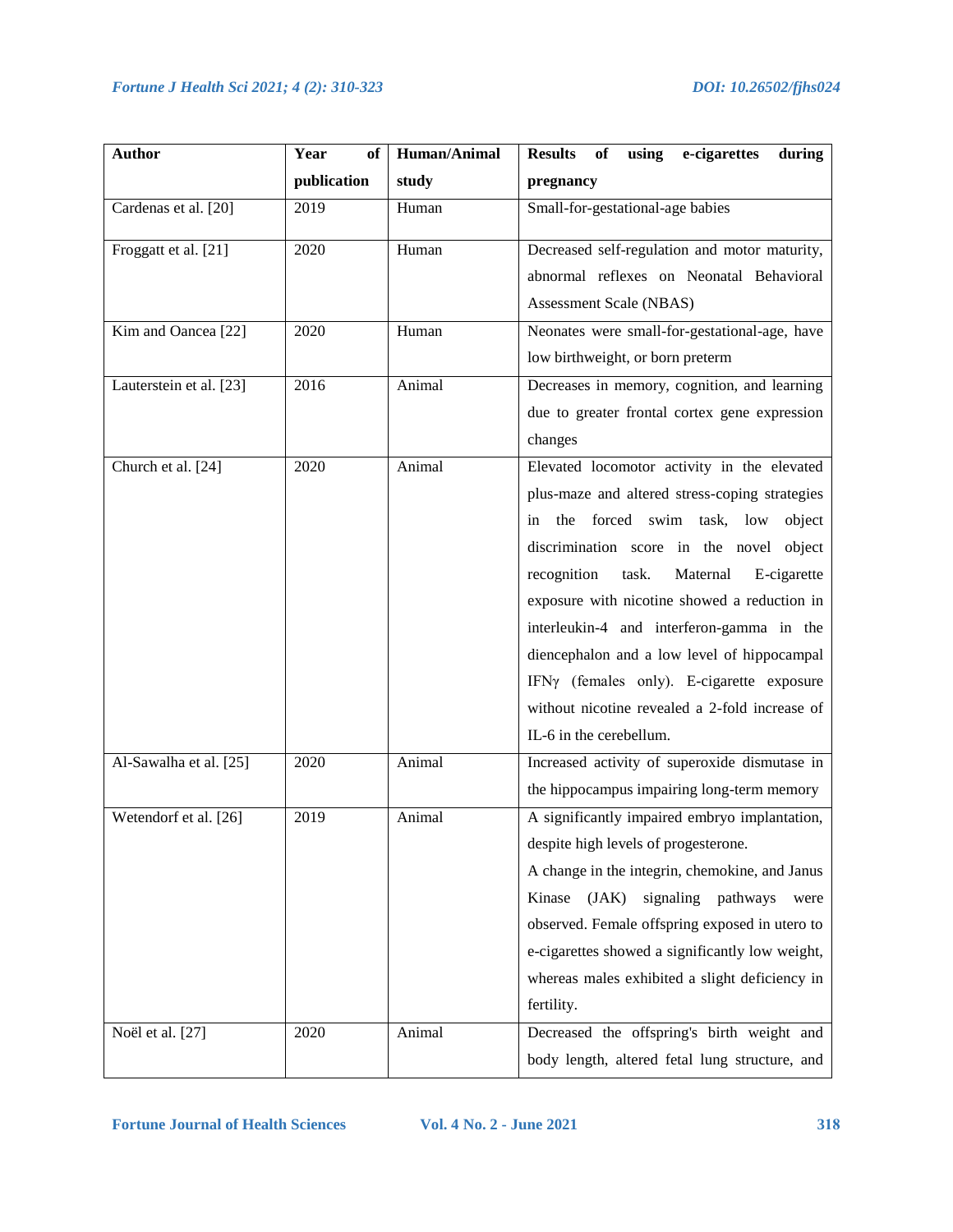|                       |      |                 | dysregulating<br>the<br>Wingless-related<br>of          |
|-----------------------|------|-----------------|---------------------------------------------------------|
|                       |      |                 | integration site (Wnt) signaling, which is              |
|                       |      |                 | essential to lung organogenesis, also was               |
|                       |      |                 | detected.                                               |
| Wang et al. [28]      | 2020 | Animal          | Female exposed to e-cigarette's aerosols, with          |
|                       |      |                 | or without nicotine, demonstrated increased             |
|                       |      |                 | lung protein abundance of LEF-1 (lymphoid               |
|                       |      |                 | enhancer-binding factor 1), fibronectin, and E-         |
|                       |      |                 | cadherin; however, altered E-cadherin and               |
|                       |      |                 | (peroxisome proliferator-activated<br>PPAR <sub>y</sub> |
|                       |      |                 | receptor $\gamma$ ) levels were observed only in males  |
|                       |      |                 | exposed to e-cigarette's aerosols with nicotine.        |
|                       |      |                 | Lipogenic<br>and<br>myogenic<br>messenger               |
|                       |      |                 | ribonucleic acid (mRNAs) were dysregulated,             |
|                       |      |                 | PAI-1 (plasminogen activator inhibitor-1) was           |
|                       |      |                 | increased in females and males exposed                  |
|                       |      |                 | prenatally to e-cigarette aerosols with nicotine,       |
|                       |      |                 | while MMP9 (matrix metalloproteinase 9) was             |
|                       |      |                 | downregulated in both sexes.                            |
| McGrath-Morrow et al. | 2015 | Animal          | Study showed a decrease in total body weight,           |
| $[29]$                |      |                 | modestly impaired lung growth and elevated              |
|                       |      |                 | plasma cotinine.                                        |
| Palpant et al. [30]   | 2015 | Animal<br>and   | Heart malformation, reduced heart function,             |
|                       |      | human embryonic | pericardial edema, and decreased expression of          |
|                       |      | stem cells      | cardiac transcription factors suggesting a              |
|                       |      |                 | differentiation<br>persistent<br>delay<br>in<br>was     |
|                       |      |                 | observed.                                               |
|                       |      |                 | In human cardiomyocytes samples, a reduced              |
|                       |      |                 | expression of sarcomeric genes such as                  |
|                       |      |                 | ventricular myosin light chain-2 (MLC2v) and            |
|                       |      |                 | myosin light polypeptide 6 (MYL6) was                   |
|                       |      |                 | observed.                                               |
| Orzabal et al. [31]   | 2019 | Animal          | Decreased fetal weight and<br>crown-rump                |
|                       |      |                 | length. Blood flow was decreased in the                 |
|                       |      |                 | maternal uterine and fetal umbilical circuits.          |

**Table 2:** Summary of data about E-cigarettes effects on pregnancy and intrauterine baby.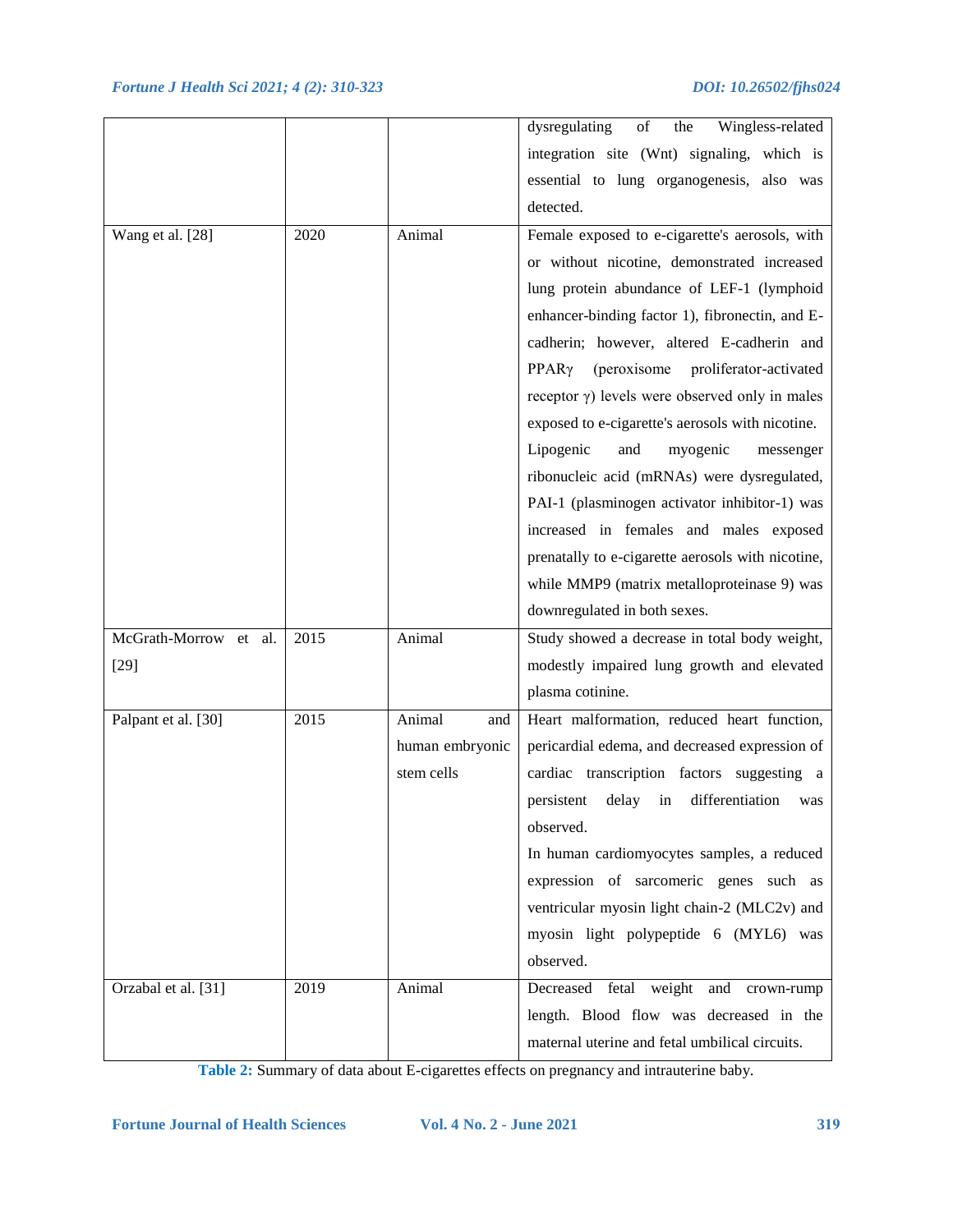#### **Further research**

Although E-cigarettes are safer than conventional cigarettes, there are several areas of concern about Ecigarette safety. Considerations include the potential for a lifetime addiction to nicotine, eventual transition to traditional tobacco use, and the health effects of nicotine or other chemicals found in Ecigarettes.

The safety of E-cigarettes must be compared with the use of tobacco-derived products and non-nicotinecontaining products. However, they do not contain carbon monoxide or any other harmful toxins in tobacco-containing cigarettes; women should be warned of the dangers of nicotine, heavy metals, and other chemicals, which are the main components of E-cigarettes and their harmful effects on their intrauterine baby. E-cigarettes' substances are dangerous, and there are so many different combinations of chemicals in E-cigarettes that studying them is very difficult. The lack of evidence studies regarding E-cigarettes has raised significant concern for public health. The effects of E-cigarettes on pregnancy and fetal development are currently unexplored due to the novelty of this product; thus, more deep research on E-cigarette products is demanded.

It is well known that smoking is hazardous during pregnancy for women and intrauterine babies. Smoking during pregnancy is associated with risk for hypertension, abruption of placenta, intrauterine growth restriction of baby, intrauterine death, stillbirth, premature rupture of membrane, premature delivery, and low birth weight. Additionally, the

intrauterine baby is at the risk of congenital defects of the mouth and lip, neurobehavioral defects, and respiratory dysfunction. Thus, further research should be done to know better and understand the effects of E-cigarettes products on pregnant women and intrauterine babies. E-cigarettes are new products, but the health effects of electronic cigarettes remain uncertain. An E-cigarette contains toxic chemicals in lower concentrations than cigarette smoke; however, it contains harmful chemicals not found in tobacco smoke.

In this review, we found several studies done on pregnant animals; however, only a few data were found about E-cigarettes' effects on pregnant women and intrauterine fetuses.

#### **Conclusion**

Data on the effects of E-cigarettes on pregnant women and intrauterine fetuses are very scarce. Most research used an animal model, with these studies clearly indicating that the use of E-cigarettes may negatively affect intrauterine fetuses and the health of pregnant women. However, more large studies should be done in the future to better understand the effect of E-cigarettes on human health.

Thus, in summary, the data presented here strongly support that E-cigarette usage during pregnancy is harmful to fetal lung, heart, and central nervous system development. The data are strong enough to raise major concerns, and it is hoped that education and regulation will prevent pregnant women from using E-cigarettes.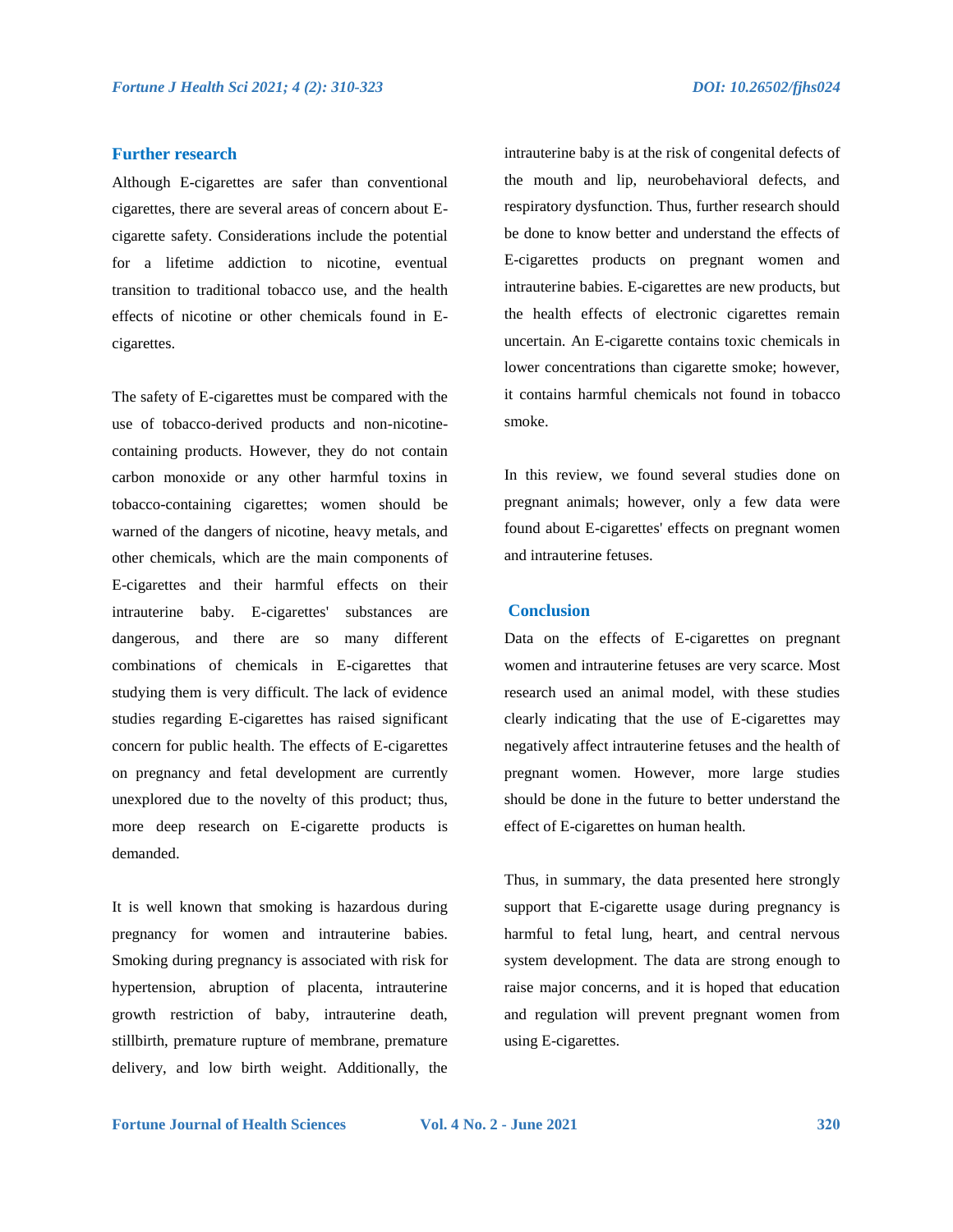**Conflict of interest:** All authors declare no conflict of interest.

**Funding:** This research did not receive any specific grant from funding agencies in the public, commercial, or not-for-profit sectors.

### **References:**

- 1. Chiang SC, Abroms LC, Cleary SD, et al. Ecigarettes and Smoking Cessation: A Prospective Study of a National Sample of Pregnant Smokers. BMC Public Health 19 (2019): 964.
- 2. Electronic Cigarettes, CDC. Page last reviewed: September 9, 2020. [https://www.cdc.gov/tobacco/basic\\_informat](https://www.cdc.gov/tobacco/basic_information/e-cigarettes/index.htm) [ion/e-cigarettes/index.htm](https://www.cdc.gov/tobacco/basic_information/e-cigarettes/index.htm) (2021).
- 3. Rahman MA, Hann N, Wilson A, et al. Electronic cigarettes: patterns of use, health effects, use in smoking cessation and regulatory issues. Tobacco Induced Diseases 12 (2014): 1-9.
- 4. What's in an E-Cigarette? American Lung Association. Page last updated: July 13, 2020. [https://www.lung.org/quit-smoking/e](https://www.lung.org/quit-smoking/e-cigarettes-vaping/whats-in-an-e-cigarette)[cigarettes-vaping/whats-in-an-e-cigarette](https://www.lung.org/quit-smoking/e-cigarettes-vaping/whats-in-an-e-cigarette) (2021).
- 5. National Academies of Sciences, Engineering, and Medicine; Health and Medicine Division; Board on Population Health and Public Health Practice; Committee on the Review of the Health Effects of Electronic Nicotine Delivery Systems; Eaton DL, Kwan LY, Stratton K, editors. Public Health Consequences of E-

Cigarettes. Washington (DC): National Academies Press (US) (2018).

- 6. Blood-Siegfried J, Rende EK. The long-term effects of prenatal nicotine exposure on neurologic development. Journal of Midwifery & Women's Health 55 (2010): 143-152.
- 7. Wickstrom R. Effects of nicotine during pregnancy: human and experimental evidence. Current Neuropharmacology 5 (2007): 213-222.
- 8. What's the deal with Propylene Glycol? Nala Care. Published April 05, 2020. [https://nalacare.com/blogs/journal/whats](https://nalacare.com/blogs/journal/whats-the-deal-with-propylene-glycol#:~:text=Propylene%20glycol%20is%20unsafe%20for,associated%20with%20propylene%20glycol%20exposure)[the-deal-with-propylene](https://nalacare.com/blogs/journal/whats-the-deal-with-propylene-glycol#:~:text=Propylene%20glycol%20is%20unsafe%20for,associated%20with%20propylene%20glycol%20exposure)[glycol#:~:text=Propylene%20glycol%20is%](https://nalacare.com/blogs/journal/whats-the-deal-with-propylene-glycol#:~:text=Propylene%20glycol%20is%20unsafe%20for,associated%20with%20propylene%20glycol%20exposure) [20unsafe%20for,associated%20with%20pro](https://nalacare.com/blogs/journal/whats-the-deal-with-propylene-glycol#:~:text=Propylene%20glycol%20is%20unsafe%20for,associated%20with%20propylene%20glycol%20exposure) [pylene%20glycol%20exposure](https://nalacare.com/blogs/journal/whats-the-deal-with-propylene-glycol#:~:text=Propylene%20glycol%20is%20unsafe%20for,associated%20with%20propylene%20glycol%20exposure) (2021).
- 9. Duong A, Steinmaus C, McHale CM, et al. Reproductive and developmental toxicity of formaldehyde: a systematic review. Mutation Research/Reviews in Mutation Research 728 (2011): 118-138.
- 10. Yang Y, Zhang Z, Zhang H, et al. Effects of maternal acrolein exposure during pregnancy on testicular testosterone production in fetal rats. Molecular Medicine Reports 16 (2017): 491-498.
- 11. Zhang N, Chen M, Li J, et al. Metal Nickel Exposure Increase the Risk of Congenital Heart Defects Occurrence in Offspring: A Case-Control Study in China. Medicine 98 (2019): e15352.
- 12. Lead Screening During Pregnancy and Lactation. ACOG. Number 533 (Reaffirmed 2019), accessed March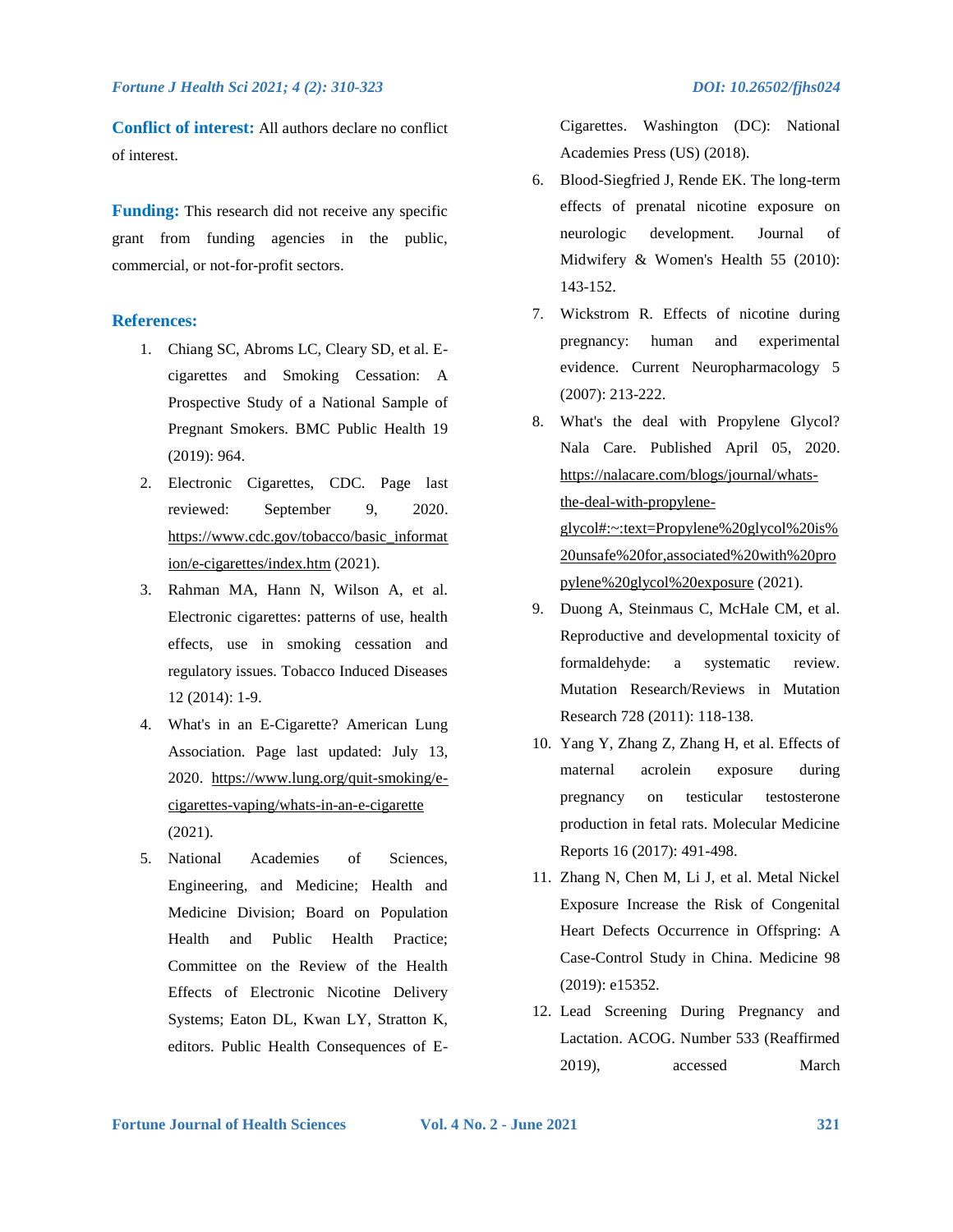27,2021[.https://www.acog.org/clinical/clinic](https://www.acog.org/clinical/clinical-guidance/committee-opinion/articles/2012/08/lead-screening-during-pregnancy-and-lactation#:~:text=Elevated%20lead%20levels%20in%20pregnancy%20have%20been%20associated%20with%20gestational,of%20maternal%20blood%20lead%20levels) [al-guidance/committee](https://www.acog.org/clinical/clinical-guidance/committee-opinion/articles/2012/08/lead-screening-during-pregnancy-and-lactation#:~:text=Elevated%20lead%20levels%20in%20pregnancy%20have%20been%20associated%20with%20gestational,of%20maternal%20blood%20lead%20levels)[opinion/articles/2012/08/lead-screening](https://www.acog.org/clinical/clinical-guidance/committee-opinion/articles/2012/08/lead-screening-during-pregnancy-and-lactation#:~:text=Elevated%20lead%20levels%20in%20pregnancy%20have%20been%20associated%20with%20gestational,of%20maternal%20blood%20lead%20levels)[during-pregnancy-and](https://www.acog.org/clinical/clinical-guidance/committee-opinion/articles/2012/08/lead-screening-during-pregnancy-and-lactation#:~:text=Elevated%20lead%20levels%20in%20pregnancy%20have%20been%20associated%20with%20gestational,of%20maternal%20blood%20lead%20levels)[lactation#:~:text=Elevated%20lead%20level](https://www.acog.org/clinical/clinical-guidance/committee-opinion/articles/2012/08/lead-screening-during-pregnancy-and-lactation#:~:text=Elevated%20lead%20levels%20in%20pregnancy%20have%20been%20associated%20with%20gestational,of%20maternal%20blood%20lead%20levels) [s%20in%20pregnancy%20have%20been%2](https://www.acog.org/clinical/clinical-guidance/committee-opinion/articles/2012/08/lead-screening-during-pregnancy-and-lactation#:~:text=Elevated%20lead%20levels%20in%20pregnancy%20have%20been%20associated%20with%20gestational,of%20maternal%20blood%20lead%20levels) [0associated%20with%20gestational,of%20](https://www.acog.org/clinical/clinical-guidance/committee-opinion/articles/2012/08/lead-screening-during-pregnancy-and-lactation#:~:text=Elevated%20lead%20levels%20in%20pregnancy%20have%20been%20associated%20with%20gestational,of%20maternal%20blood%20lead%20levels)

[maternal%20blood%20lead%20levels.](https://www.acog.org/clinical/clinical-guidance/committee-opinion/articles/2012/08/lead-screening-during-pregnancy-and-lactation#:~:text=Elevated%20lead%20levels%20in%20pregnancy%20have%20been%20associated%20with%20gestational,of%20maternal%20blood%20lead%20levels) 13. Kippler M, Tofail F, Gardner R, et al.

- Maternal cadmium exposure during pregnancy and size at birth: a prospective cohort study. Environmental Health Perspectives 120 (2012): 284-289.
- 14. Espart A, Artime S, Tort-Nasarre G, et al. Cadmium exposure during pregnancy and lactation: materno-fetal and newborn repercussions of Cd (II), and Cd– metallothionein complexes. Metallomics 10 (2018): 1359-1367.
- 15. Nishijo M, Nakagawa H, Honda R, et al. Effects of maternal exposure to cadmium on pregnancy outcome and breast milk. Occupational and Environmental Medicine 59 (2002): 394-397.
- 16. Exposure to benzene during pregnancy: a pilot study raises concerns in British Columbia. ScienceDaily. November 13, 2017.

[https://www.sciencedaily.com/releases/2017](https://www.sciencedaily.com/releases/2017/11/171113095435.htm#:~:text=Health%20hazards%20of%20benzene%20include%20birth%20defects&text=The%20health%20impacts%20of%20benzene,%2C%22%20said%20Caron%2DBeaudoin) [/11/171113095435.htm#:~:text=Health%20](https://www.sciencedaily.com/releases/2017/11/171113095435.htm#:~:text=Health%20hazards%20of%20benzene%20include%20birth%20defects&text=The%20health%20impacts%20of%20benzene,%2C%22%20said%20Caron%2DBeaudoin) [hazards%20of%20benzene%20include%20b](https://www.sciencedaily.com/releases/2017/11/171113095435.htm#:~:text=Health%20hazards%20of%20benzene%20include%20birth%20defects&text=The%20health%20impacts%20of%20benzene,%2C%22%20said%20Caron%2DBeaudoin) [irth%20defects&text=The%20health%20im](https://www.sciencedaily.com/releases/2017/11/171113095435.htm#:~:text=Health%20hazards%20of%20benzene%20include%20birth%20defects&text=The%20health%20impacts%20of%20benzene,%2C%22%20said%20Caron%2DBeaudoin) [pacts%20of%20benzene,%2C%22%20said](https://www.sciencedaily.com/releases/2017/11/171113095435.htm#:~:text=Health%20hazards%20of%20benzene%20include%20birth%20defects&text=The%20health%20impacts%20of%20benzene,%2C%22%20said%20Caron%2DBeaudoin) [%20Caron%2DBeaudoin](https://www.sciencedaily.com/releases/2017/11/171113095435.htm#:~:text=Health%20hazards%20of%20benzene%20include%20birth%20defects&text=The%20health%20impacts%20of%20benzene,%2C%22%20said%20Caron%2DBeaudoin) (2021).

17. Morales-Rubio RA, Alvarado-Cruz I, Manzano-León N, et al. In utero exposure to ultrafine particles promotes placental stressinduced programming of renin-angiotensin system-related elements in the offspring results in altered blood pressure in adult mice. Particle and Fibre Toxicology 16 (2019): 1-6.

- 18. Kahr MK, Padgett S, Shope CD, et al. A qualitative assessment of the perceived risks of electronic cigarette and hookah use in pregnancy. BMC PublicHealth 15 (2015): 1- 8.
- 19. Hawkins SS, Wylie BJ, Hacker MR. Use of ENDS and cigarettes during pregnancy. American Journal of Preventive Medicine 58 (2020): 122-128.
- 20. Cardenas VM, Cen R, Clemens MM, et al. Use of Electronic Nicotine Delivery Systems (ENDS) by pregnant women I: Risk of small-for-gestational-age birth. Tobacco Induced Diseases 17 (2019).
- 21. Froggatt S, Reissland N, Covey J. The effects of prenatal cigarette and e-cigarette exposure on infant neurobehaviour: A comparison to a control group. EClinicalMedicine 28 (2020): 100602.
- 22. Kim S, Oancea SC. Electronic cigarettes may not be a" safer alternative" of conventional cigarettes during pregnancy: evidence from the nationally representative PRAMS data. BMC Pregnancy and Childbirth 20 (2020): 557.
- 23. Lauterstein DE, Tijerina PB, Corbett K, et al. Frontal cortex transcriptome analysis of mice exposed to electronic cigarettes during early life stages. International Journal of